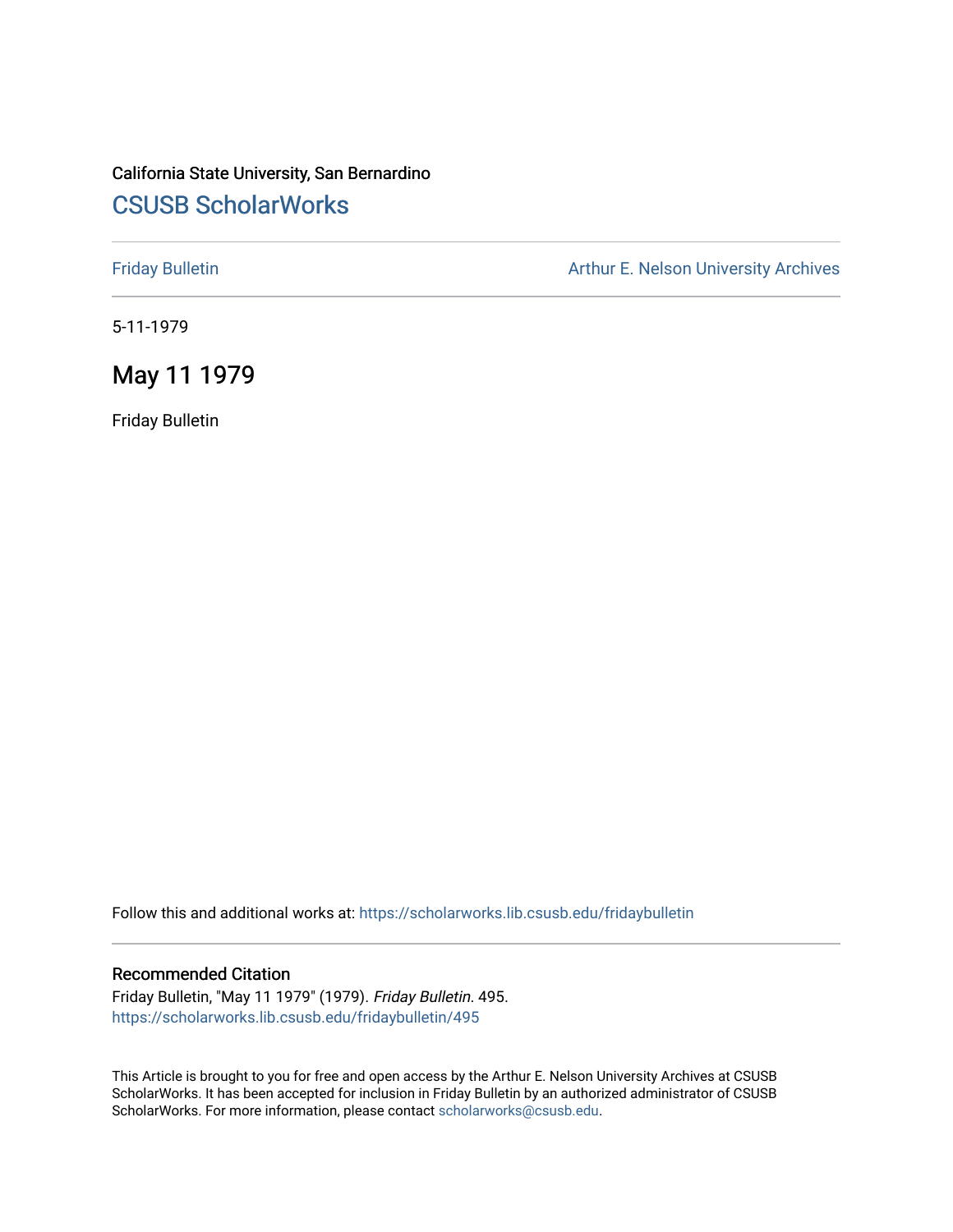

CALIFORNIA STATE COLLEGE • SAN BERNARDINO **1965** 2k **<sup>1979</sup>**



'•

May 11, 1979

# lectures

# **EXPERT ON WHITE-COLLAR CRIME TO GIVE TAIK HERE**

"Respectable Crime and Respectable Criminals: White-Collar Crime" will be the topic of an authority on the subject in a talk on campus next Wednesday.

The number one crime today, white-collar crime, includes embezzlement, petty business theft, commercial fraud, bribery and the like, according to Dr. Gilbert Geis, author of the best-selling book, "White-Collar Crime," who will lecture at 8 p.m. in PS-10, May 16. Admission is free.

Dr. Geis, an internationally known expert in this field and a professor of social ecology at the U of California, Irvine, will examine the problems and reasons of white-collar crime, defined loosely as offenses committed by persons in government, business and the professions in their occupational roles.

His book, "White-Collar Crime," is considered the primary work in the field. He has published more than 200 articles, research papers and books in this area and has conducted research in England, Sweden and Australia.

In addition to many agencies on crime and delinquency. Dr. Geis has also served on the President's Commission for Law Enforcement and Administration of Justice and was responsible for drafting statements on white-collar crime, including compensation to victims of violent crime. +

**URMANCE ART nFMnNRTRATinN COMING MONDAY** A unique demonstration of performance art will be given on campus Monday, May 14 by an artist considered by many critics to be a leader in this new field.

John White, a performance artist and writer from Los Angeles, who has exhibited and demonstrated his work throughout the country, will provide an illustrated presentation at 4 p.m. in the Main Gallery of the Fine Arts Building. It is open to all and free of charge.

Mr. White will begin the demonstration with a slide/lecture showing the step-by-step process of how he moved from traditional painting and sculpture to performance art. He will also present a short sample of performance art which will be followed by a question and answer period.

The artist is a graduate of Otis Art Institute and has taught at leading universities and art institutes in the country.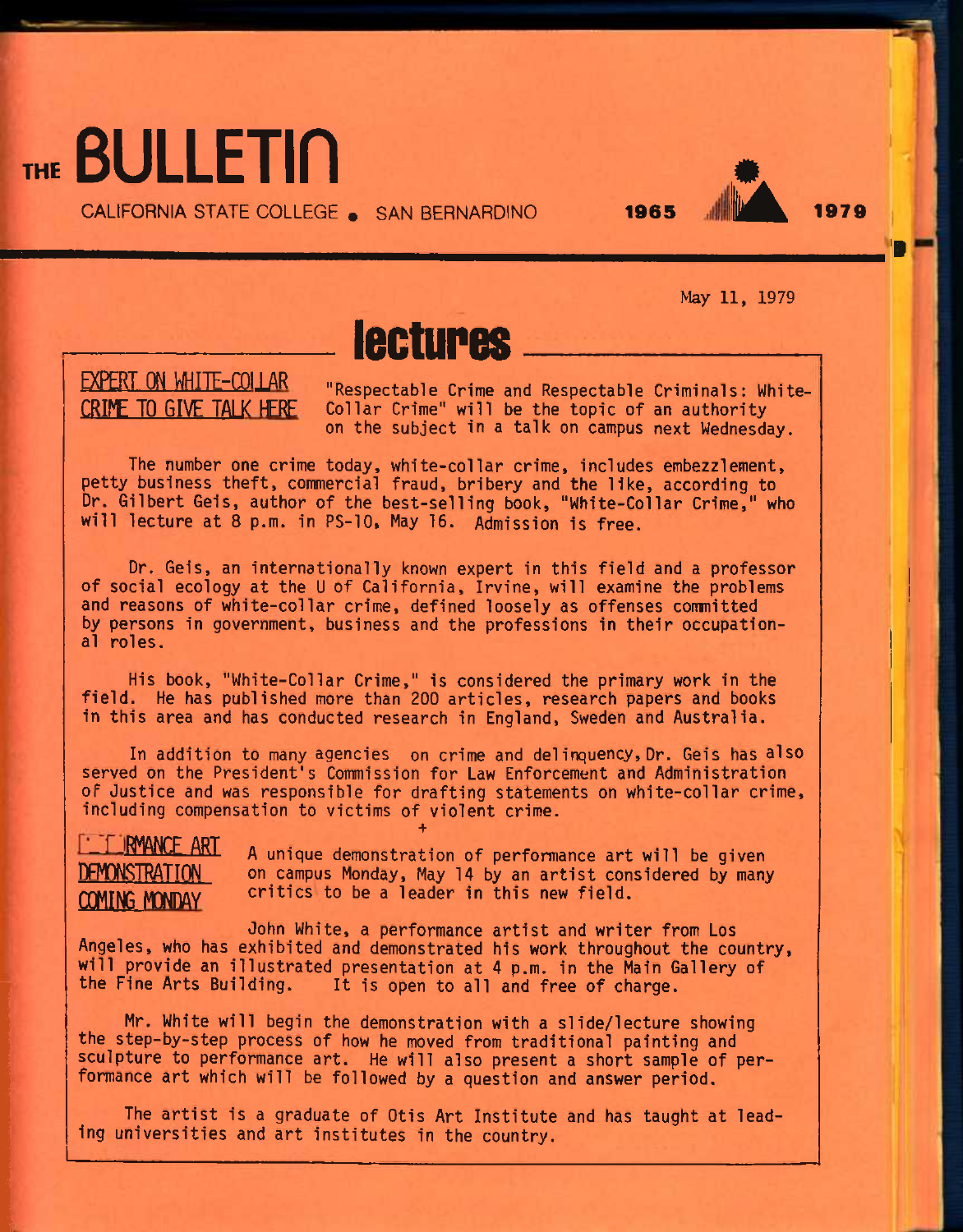### **NEW SCHOLARSHIP SOCIETY TO INITIATE FIRST MEMBERS**

**Forty-two incoming members will be honored May 26**  as the newly-established CSCSB Chapter of the Honor **Society of Phi Kappa Phi Installs its first** members

**with a dinner and initiation ceremony scheduled for 6:30 p.m. in the Commons.** 

**Phi Kappa Phi Western Regional Vice President, Mrs. Ilona Herlinger, will be the installing officer. The society, founded in 1897,is the largest national honor society in the world, with 205 chapters located in 49 states. The College was granted authorization last October to establish a campus chapter. Phi Kappa Phi's membership is by invitation only with academic standing and good character the criteria for eligibility.** 

**Undergradate seniors and classified graduate students are eligible for consideration if they are scholastically in the upper 10% of their class, or have reached the final period of their junior year and are in the upper 5%.**   $\begin{array}{cccccc} \mathbf{r}^k & \mathbf{r}^k & \mathbf{r}^k & \mathbf{r}^k & \mathbf{r}^k & \mathbf{r}^k & \mathbf{r}^k & \mathbf{r}^k & \mathbf{r}^k & \mathbf{r}^k & \mathbf{r}^k & \mathbf{r}^k & \mathbf{r}^k & \mathbf{r}^k & \mathbf{r}^k & \mathbf{r}^k & \mathbf{r}^k & \mathbf{r}^k & \mathbf{r}^k & \mathbf{r}^k & \mathbf{r}^k & \mathbf{r}^k & \mathbf{r}^k & \mathbf{r$ 

**SEMINAR AND THEATRE** A unique theatre experience/seminar about the life of Argen-<br>TICKETS ON "EVITA" tine dictator Juan Peron's wife, Fun, is being offered throw tine dictator Juan Peron's wife, Eva, is being offered through

*the Extension Office. Robert Blackey, Prof., History, will conduct two background seminars concerning the Peron dictatorship and other Latin American revolutions on May 23 and 30. Tickets for the musical "Evita" will be available for the 8:30 p.m. performance on May 29 at the L.A. Music Center. Call Ext. 7668 for details.* 



MEW TO THE COLLEGE SPARE LEGISLATE SPARE, LEGISLATE SPARE, LEGISLATE SPARE LIbrary, LC-3 7331 SPKAR, Lealie Cler. Asst. Library, LC-321 5215 Lalcewood San Bdno 92407

7395 ZAMUDIO, Anthony Stud. Affairs Trainae E.O.P.

2550 E. Pumalo #10 San Bdno 92404 882-0512

*EMPLOYMENT OPPORTUNITIES*  Public Safety Officer, Qual.: H.S. diploms or G.E.D., A.A. Degree or equiv. to complete A.A.<br>Degree by end of probationary period, Min. of one year relevant experience preferred.<br>Salary: \$1292-1555/mo. Permanent. Apply by

**Custodian -Salary: \$759-906/mo. Perm. Apply by May 18,** 

**PERSONALITY RESEARCH DONE ON "ZOOT SUIT" CAST IN L.A.** 

**On May I students in Nikolai Khokhlov's "Research on Personality Class" attended a performance of "Zoot Suit" in Los Angeles and later met with the cast back'** 

stage. Q-sort tests were given to the actors in which the players described in **specific terms personalities of themselves and of the characters they were playing. The results of the tests will be analyzed by computer programs written for the course. The project is coordinated by Mexican-American students in the class and the trip was supported by the President's Fund of the College.** 

A A

蠹

LOW ON GAS? RIDE THE BUS TO DODGER STADIUM

A bus trip to see the Pittsburgh Pirates vs. Dodgers is sponsored by the CSEA for Sat., June 16. Tickets: \$9. Call Margaret Summer, 7320 or Tony Vilches,7333 for info.

### **CSCSB BULLETIN**

The California State College, San Bernardino FIC Cantornia State Concege, San Bernardino<br>BullLETIN is published by the Office of Col-<br>lege Relations, AD-151, Ext. 7217. Material<br>for publication must be received by noon Tuesday before the Friday of publication.

Editor Barbara Nolte

Printed at Duplicating

**DISCO DAFCE - UPWARD BOUND PROGRAM IS SPONSOR-** ING A DISCO DANCE HERE SATURDAY MAY 12, 9 P.M. IN THE STUDENT UNION. ADMIS-SION, \$2. PROFESSIONAL DISC JOCKEY.

**SPANISH FILM - TRISTANA/' DIRECTED BY LUIS BIMUEL.WILL BE SHOWN 7 P.M.., SAT.., MAY** *]2J* **PS-10.-' IT IS THE STORY OF A**  YOUNG, INNOCENT GIRL WHO MOVES INTO THE HOUSE **OF HER AGING AND CORRUPT GUARDIAN. STARS CATHERINE DENEUVE, FREE,**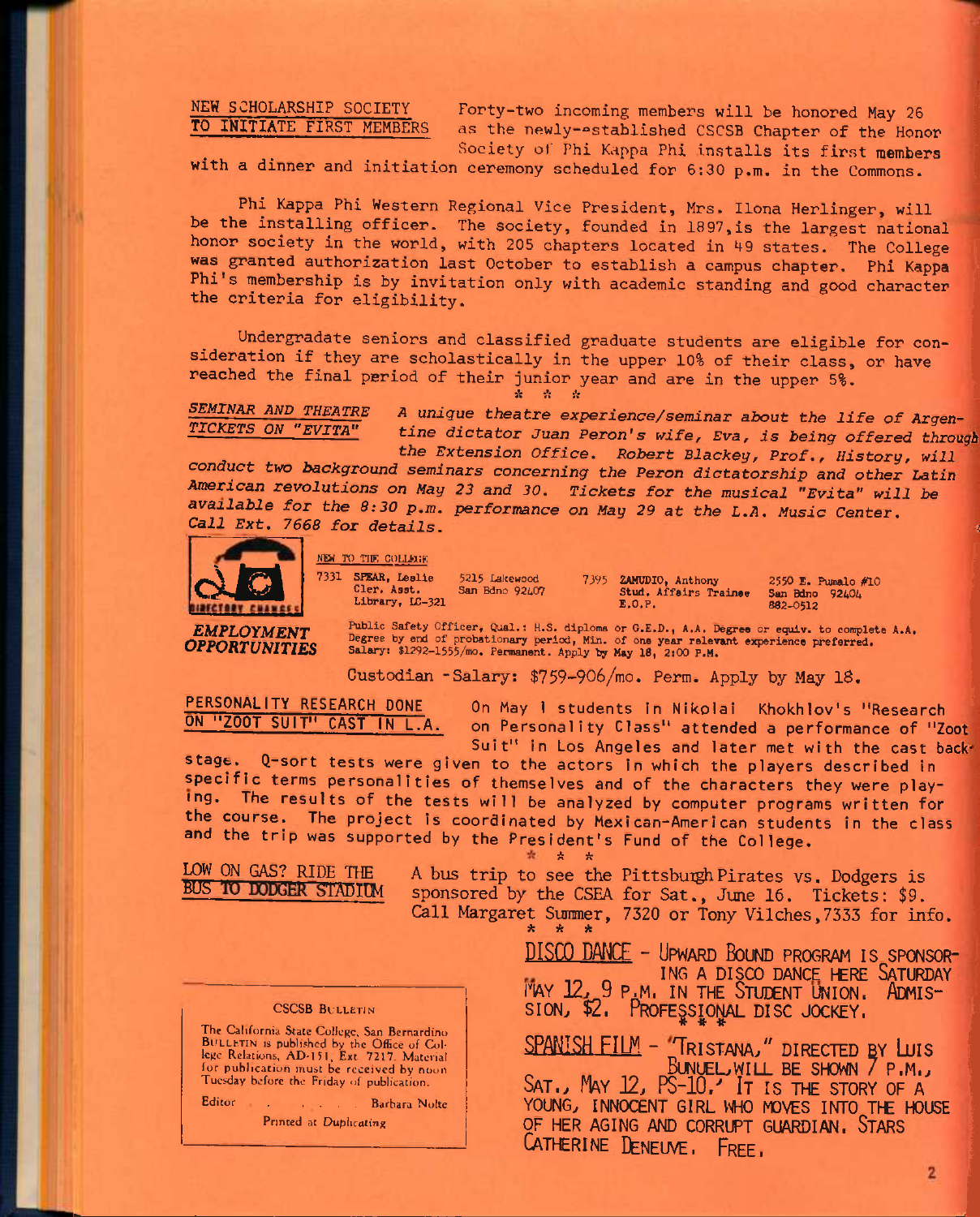MEMORIAL DAY The College will observe Memorial Day on Monday, May 28,<br>HOLIDAY MAY 28 as an academic-administrative boliday, All offices  $\frac{11}{2}$ as an academic-administrative holiday. All offices will be closed that day and classes will not be conducted. **\* \* \*** 

## "WINTER'S TALE" "The Winter's Tale," one of Shakespeare's most unconventional<br>OPENS THURSDAY works, will open its campus run Thursday, May 17, Othon works, will open its campus run Thursday, May 17. Other performances are set for May 18-19 and 22-26, 8:15 p.m.

A special signed performance, open exclusively to members of the deaf community at no charge, will be given Tuesday, May 15, 8:15 p.m.

The play is actually two plays in one, with two stories set 16 years apart. The first is the tragedy of Leontes whose unfounded suspicions bring down his house; the second is the winter's tale of his repentance and the restoration of his family. *(Call Ext. 7452 for ticket information.) \* \* \** 

**PER RETIREMENT REPORT - The Library has received the 1978 "Annual Report of the**  Public Employment Retirement Board." It is on the first floor, call number Ref/<br> **HD/8011/C2/A4/1978. Constitution** 

**nustc** 

JAZZ ENSEMBLE, COMBO AND Gal State's Jazz Ensemble, Dixieland Band and DIXIEIAND BAND IN CONCERT Jazz Combo will present a free concert at the College Wednesday, May 16.

The program, open to all, will begin at 8:15 p.m. in the Recital Hall.

Under the direction of Paul Curnow, director of bands, the student musicians will present a variety of popular and original jazz tunes. The Jazz Ensemble will present seven tunes, two of which are originals. The eight-member Jazz Combo will present all original selections. The sevenmember Dixieland Band will play four early jazz standards. Both the Jazz Oombo and Dixieland Band are nade up from members of the Jazz Ensemble.

**+** 

CSCSB CHOIR TO SING The College Concert Choir will join with the Riverside<br>WITH CITY SYMPHONY City College Chamber Singers and Victor Valley College City College Chamber Singers and Victor Valley College Singers for a performance with the San Bernardino Symphony Sunday, May 20.

The combined 70-voice choirs and symphony will present Ralph Vaughan-Williams "In Windsor Forest" at 3 p.m. in the California Theatre of Performing Arts in San Bernardino. Directing the musicians will be Alberto Bolet, musical director of the San Bernardino Symphony Orchestra. Popular selections by the symphony will complete the afternoon's program.

The Cal State choir is directed by Loren Filbeck, Assoc. Prof., Music. John Ross is the director of the Riverside City College Chamber Singers and Thomas Miller directs the Victor Valley College Singers.

Admission tickets will be available at the California Theatre box office a half hour before the concert. General admission: \$5; students with I.D.:\$2; children under 12: \$1.

**NOTE: ODD-EVEN GAS DISTRIBUTION DAYS ARE DETERMINED BY ODD-EVEN CALENDAR DAYS.**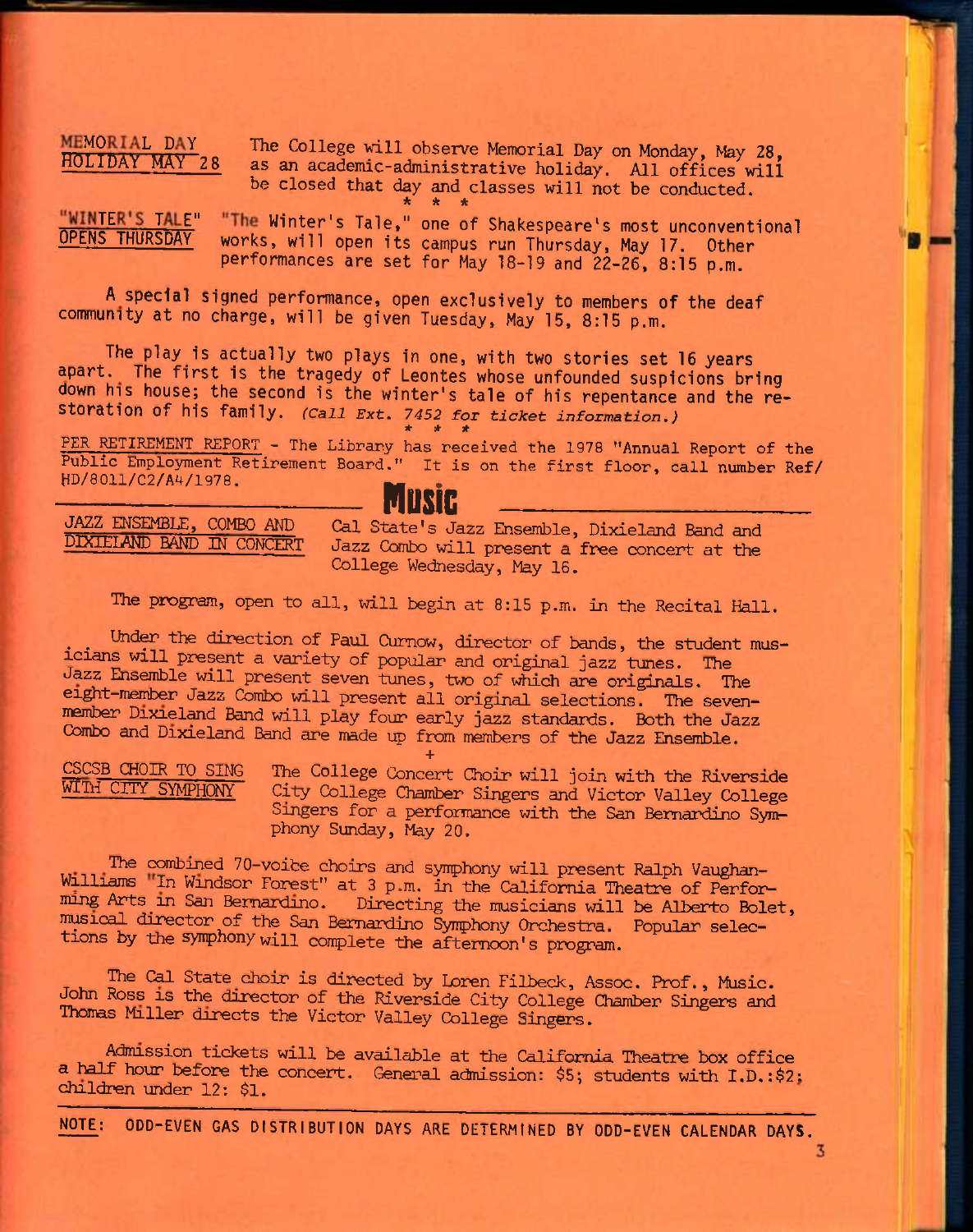**Speaking up** Robert Blackey (History) spoke to a European History class at San Gorgonio High School, May 9, on "Sexuality and Morality in Victorian Times."

**+**  Frances Coles (Sociology) delivered a speech entitled, "Women & the Law: Employment Rights," May 10, to a Women in Literature class at Colton High School. Also on May 8, Robert West (Education) presented a speech entitled, "Equal Rights" to the same class.

**+**  Edward Erler (Pol. Sci.) spoke to the Annual Banquet of Pi Sigma Alpha at Claremont Graduate School on "The Politics of the World State," April 30.

**+**  Marvin Frost (Geography) gave two illustrated talks, April 24, to fifth and sixth grade classes at Kimbark School, Devore on "Human Settlement Activities in Central America" and "Weather Studies and Storms."

**+**  Craig Henderson (Housing) addressed members of the Highland Lion's Club, April 25, on the "Suicide Hotline Telephone Program," a division of the Family Services Agency, San Bernardino.

**\*\*\*** 

**professional** Elliott Barkan (History) has organized a joint session of **activities** the American Historical Assn. and the Immigration Historic **activities** American Historical Assn. and the Immigration Historical Society for the December, 1979 AHA meeting in New York. It is entitled "Quantitative Approaches to Immigration, Naturalization

and Occupation in the United States." A paper, "New Americans: The Occupational Distribution of Newly Naturalized Citizens, 1953—1976," co—authored by Dr. Barkan and Robert M. O'Brien (Sociology) will be one of three papers read.

Robert Blackey (History) is at the University of Michigan in Ann Arbor participating in a session, May 10-12, of the Advanced Placement European History Development & Examination Committee and AP European & American History Conference/ Workshop.

**+** 

Nathan Kravetz (Education) served on an external assessment team at Cal State Hayward, for the Commission for Teacher Preparation and Licensing April 23-25. The team undertook an experimental approach in reviewing the credential programs for Multiple Subjects and Multiple Subjects-Bilingual Emphasis.

**+**  Mireille Rydell (French) chaired a section of the 15th Century Symposium during the International Medieval Institute held in Kalamazoo, Western Michigan University

**+**  Joseph Yabu (Education) recently conducted a workshop on "Teacher Evaluation" for the teachers at United Health Careers Institute, Inc., in San Bernardino, April 26# **\*\*\*** 

**publications Michael Persell (History)** has had an article accepted for publication in French Colonial Studies entitled, "New Archival Sources on the Union Coloniale Francaise and the Federation Intercoloniale." The article is based on materials from the period between 1897 and 1925 that have just been made available at the French National Archives in Paris.

\*\*\*

## noteworthy

Joe Long (P.E. & Rec.) participated in the 30th annual Confereni of the Nat'l Intramural- Recreational Sports Assn., held in Atlanta, Georgia, April 7-12. He also presented his videotape on the College's Intramural Program, which was recognized as one of the four best entries in "Media Festival '79," a section of the conference devoted to multi-media presentations.